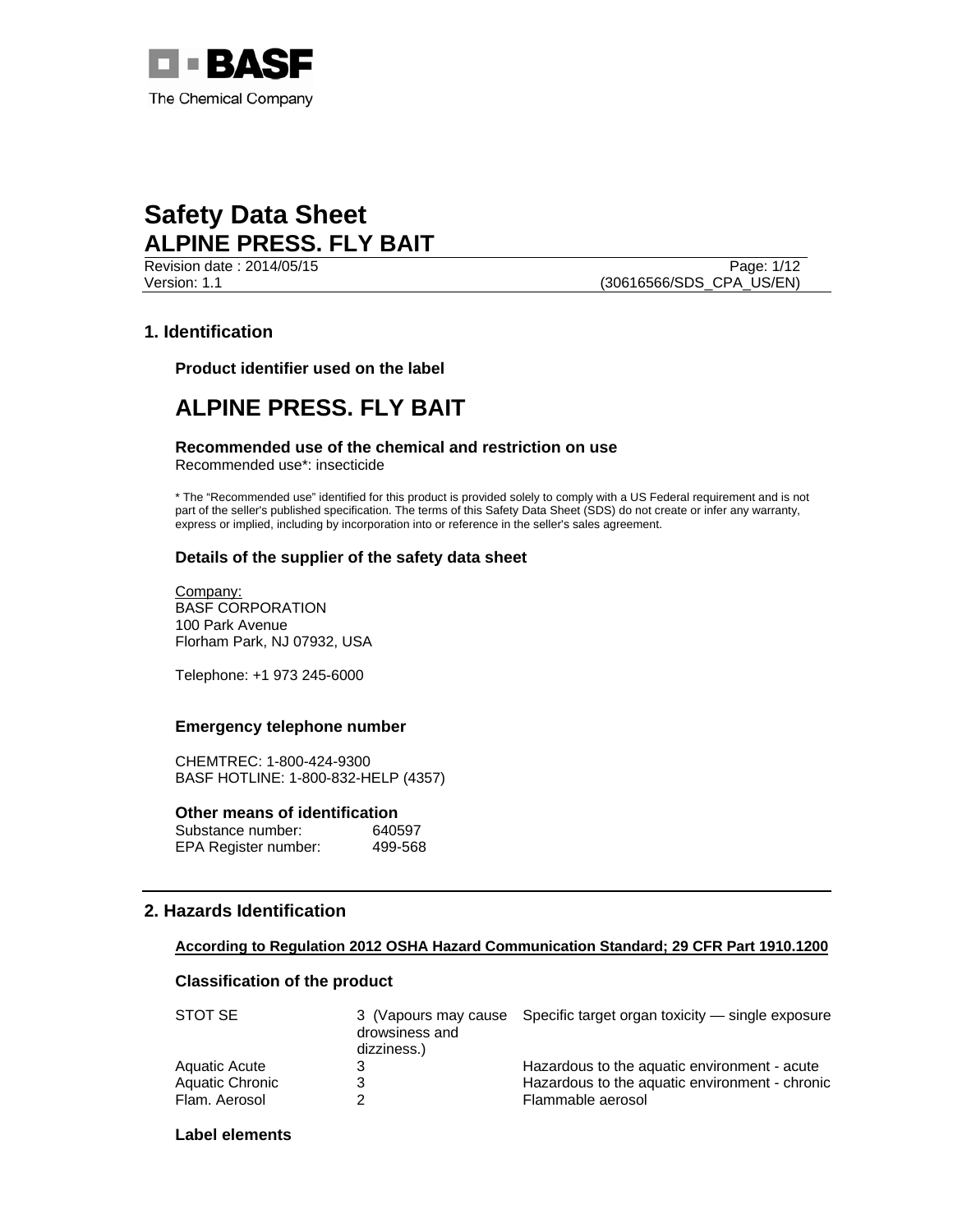**Revision date : 2014/05/15** Page: 2/12 Version: 1.1 (30616566/SDS\_CPA\_US/EN)

| Pictogram:                                                                                                                 |                                                                                                                                                                                                                                                                                                                                 |
|----------------------------------------------------------------------------------------------------------------------------|---------------------------------------------------------------------------------------------------------------------------------------------------------------------------------------------------------------------------------------------------------------------------------------------------------------------------------|
| Signal Word:<br>Warning                                                                                                    |                                                                                                                                                                                                                                                                                                                                 |
| <b>Hazard Statement:</b><br>H <sub>223</sub><br>H336<br>H402<br>H412                                                       | Flammable aerosol.<br>May cause drowsiness or dizziness.<br>Harmful to aquatic life.<br>Harmful to aquatic life with long lasting effects.                                                                                                                                                                                      |
| Precautionary Statements (Prevention):<br>P210<br>P271<br>P273<br>P <sub>211</sub><br>P <sub>251</sub><br>P <sub>260</sub> | Keep away from heat/sparks/open flames/hot surfaces. - No smoking.<br>Use only outdoors or in a well-ventilated area.<br>Avoid release to the environment.<br>Do not spray on an open flame or other ignition source.<br>Pressurized container: Do not pierce or burn, even after use.<br>Do not breathe dust/gas/mist/vapours. |
| Precautionary Statements (Response):<br>P312<br>$P304 + P340$                                                              | Call a POISON CENTER or doctor/physician if you feel unwell.<br>IF INHALED: Remove victim to fresh air and keep at rest in a position<br>comfortable for breathing.                                                                                                                                                             |
| Precautionary Statements (Storage):<br>$P403 + P233$<br>$P410 + P412$<br>P405                                              | Store in a well-ventilated place. Keep container tightly closed.<br>Protect from sunlight. Do no expose to temperatures exceeding 50°C/<br>122°F.<br>Store locked up.                                                                                                                                                           |
| Precautionary Statements (Disposal):<br>P501                                                                               | Dispose of contents/container to hazardous or special waste collection<br>point.                                                                                                                                                                                                                                                |
|                                                                                                                            |                                                                                                                                                                                                                                                                                                                                 |

## **3. Composition / Information on Ingredients**

**According to Regulation 2012 OSHA Hazard Communication Standard; 29 CFR Part 1910.1200**

| <b>CAS Number</b> | Content (W/W)   | <b>Chemical name</b> |
|-------------------|-----------------|----------------------|
| 165252-70-0       | 1 በ %           | Dinotefuran          |
| 67-64-1           | $25.0 - 50.0 %$ | Acetone              |
| 115-10-6          | $10.0 - 15.0 %$ | dimethyl ether       |

## **According to Regulation 1994 OSHA Hazard Communication Standard; 29 CFR Part 1910.1200**

| <b>CAS Number</b> | Content (W/W)   | <b>Chemical name</b>    |
|-------------------|-----------------|-------------------------|
| 67-64-1           | $15.0 - 30.0 %$ | Acetone                 |
| $115 - 10 - 6$    | $10.0 - 15.0 %$ | dimethyl ether          |
| 165252-70-0       | 1.0 $%$         | Dinotefuran             |
|                   | $54.0 - 74.0 %$ | Proprietary ingredients |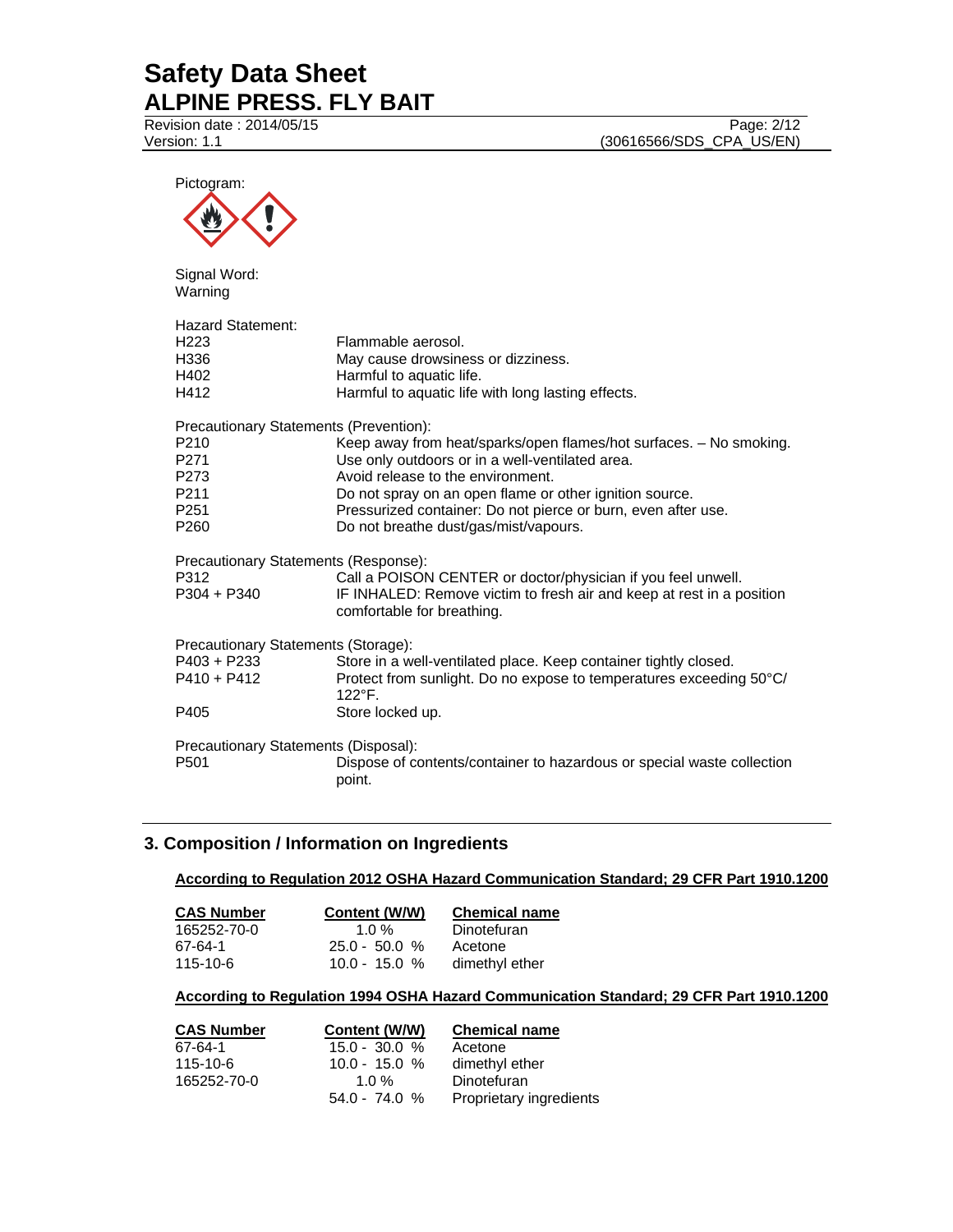## **4. First-Aid Measures**

## **Description of first aid measures**

## **General advice:**

First aid personnel should pay attention to their own safety. If the patient is likely to become unconscious, place and transport in stable sideways position (recovery position). Immediately remove contaminated clothing.

### **If inhaled:**

Keep patient calm, remove to fresh air, seek medical attention.

### **If on skin:**

Wash thoroughly with soap and water.

## **If in eyes:**

Wash affected eyes for at least 15 minutes under running water with eyelids held open, consult an eye specialist.

### **If swallowed:**

Immediately rinse mouth and then drink 200-300 ml of water, seek medical attention.

## **Most important symptoms and effects, both acute and delayed**

Symptoms: The most important known symptoms and effects are described in the labelling (see section 2) and/or in section 11., Further important symptoms and effects are so far not known.

## **Indication of any immediate medical attention and special treatment needed**

Note to physician

Treatment: Treat according to symptoms (decontamination, vital functions), no known specific antidote.

## **5. Fire-Fighting Measures**

## **Extinguishing media**

Suitable extinguishing media: water spray, dry powder, foam, carbon dioxide

## **Special hazards arising from the substance or mixture**

Hazards during fire-fighting: carbon monoxide, carbon dioxide, nitrogen oxides The substances/groups of substances mentioned can be released in case of fire.

## **Advice for fire-fighters**

Protective equipment for fire-fighting: Wear self-contained breathing apparatus and chemical-protective clothing.

## **Further information:**

Keep containers cool by spraying with water if exposed to fire. In case of fire and/or explosion do not breathe fumes. Collect contaminated extinguishing water separately, do not allow to reach sewage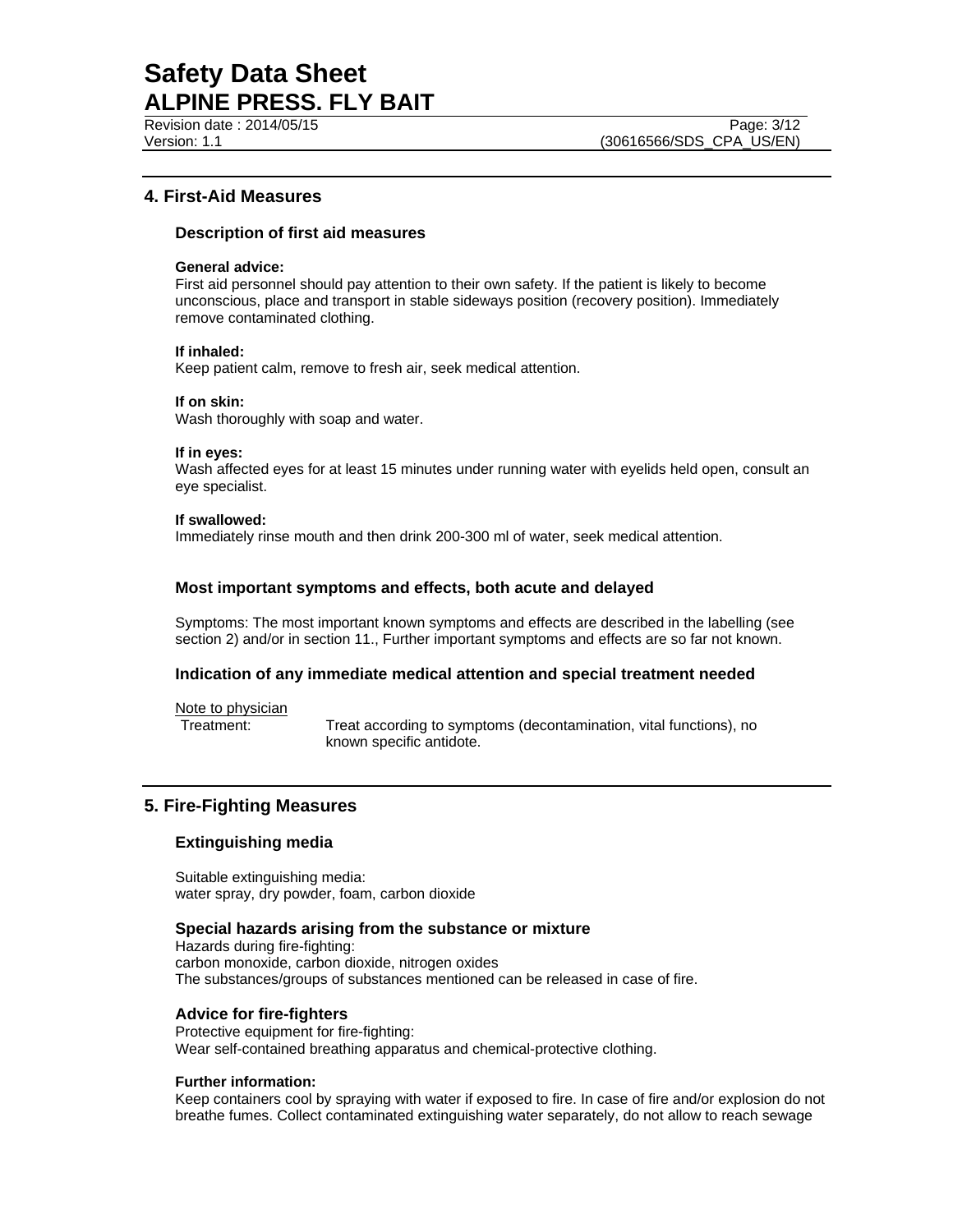Revision date : 2014/05/15 Page: 4/12

Version: 1.1 (30616566/SDS\_CPA\_US/EN)

or effluent systems. Dispose of fire debris and contaminated extinguishing water in accordance with official regulations.

## **6. Accidental release measures**

## **Personal precautions, protective equipment and emergency procedures**

Do not breathe vapour/spray. Use personal protective clothing. Avoid contact with the skin, eyes and clothing.

## **Environmental precautions**

Do not discharge into the subsoil/soil. Do not discharge into drains/surface waters/groundwater. Contain contaminated water/firefighting water. A spill of or in excess of the reportable quantity requires notification to state, local and national emergency authorities. This product is regulated by CERCLA ('Superfund').

## **Methods and material for containment and cleaning up**

Dike spillage. Pick up with suitable absorbent material. Spilled substance/product should be recovered and applied according to label rates whenever possible. If application of spilled substance/product is not possible, then spills should be contained, solidified, and placed in suitable containers for disposal. After decontamination, spill area can be washed with water. Collect wash water for approved disposal.

## **7. Handling and Storage**

## **Precautions for safe handling**

RECOMMENDATIONS ARE FOR MANUFACTURING, COMMERCIAL BLENDING, AND PACKAGING WORKERS. PESTICIDE APPLICATORS & WORKERS must refer to the Product Label and Directions for Use attached to the product. Provide good ventilation of working area (local exhaust ventilation if necessary). Keep away from sources of ignition - No smoking. Keep container tightly sealed. Protect against heat. Handle and open container with care. Do not open until ready to use. Once container is opened, content should be used as soon as possible. Provide means for controlling leaks and spills. Follow label warnings even after container is emptied. The substance/ product may be handled only by appropriately trained personnel. Avoid all direct contact with the substance/product. Avoid contact with the skin, eyes and clothing. Avoid inhalation of dusts/mists/vapours. Wear suitable personal protective clothing and equipment.

## Protection against fire and explosion:

Aerosol container contains flammable gas under pressure. The relevant fire protection measures should be noted. Fire extinguishers should be kept handy. Avoid all sources of ignition: heat, sparks, open flame. Avoid extreme heat. Ground all transfer equipment properly to prevent electrostatic discharge. Electrostatic discharge may cause ignition.

## **Conditions for safe storage, including any incompatibilities**

Segregate from foods and animal feeds.

Further information on storage conditions: Keep away from heat. Protect from direct sunlight. Protect from temperatures above: 130 °F Explosive at or above indicated temperature.

## **8. Exposure Controls/Personal Protection**

**Users of a pesticidal product should refer to the product label for personal protective equipment requirements.**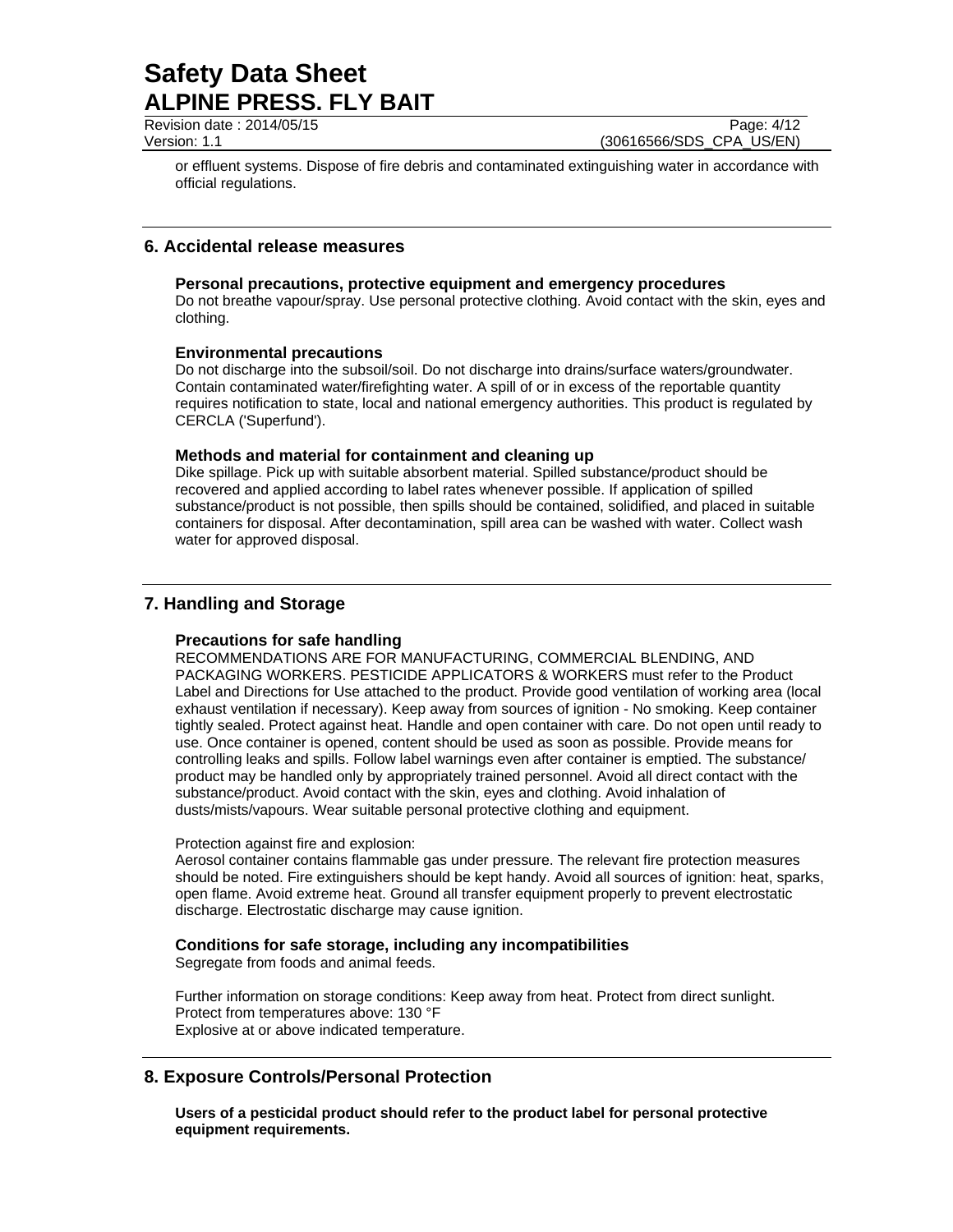Revision date : 2014/05/15 Version: 1.1 (30616566/SDS\_CPA\_US/EN)

#### **Components with occupational exposure limits**

Acetone **OSHA PEL** PEL 1,000 ppm 2,400 mg/m3 ; ACGIH TLV TWA value 500 ppm ; STEL value 750 ppm ;

### **Advice on system design:**

Whenever possible, engineering controls should be used to minimize the need for personal protective equipment.

### **Personal protective equipment**

## **RECOMMENDATIONS FOR MANUFACTURING, COMMERCIAL BLENDING, AND PACKAGING WORKERS:**

#### **Respiratory protection:**

Wear respiratory protection if ventilation is inadequate. Wear a NIOSH-certified (or equivalent) organic vapour/particulate respirator. For situations where the airborne concentrations may exceed the level for which an air purifying respirator is effective, or where the levels are unknown or Immediately Dangerous to Life or Health (IDLH), use NIOSH-certified full facepiece pressure demand self-contained breathing apparatus (SCBA) or a full facepiece pressure demand supplied-air respirator (SAR) with escape provisions.

### **Hand protection:**

Chemical resistant protective gloves, Protective glove selection must be based on the user's assessment of the workplace hazards.

#### **Eye protection:**

Safety glasses with side-shields. Tightly fitting safety goggles (chemical goggles). Wear face shield if splashing hazard exists.

#### **Body protection:**

Body protection must be chosen depending on activity and possible exposure, e.g. head protection, apron, protective boots, chemical-protection suit.

#### **General safety and hygiene measures:**

The statements on personal protective equipment in the instructions for use apply when handling crop-protection agents in final-consumer packing. Wearing of closed work clothing is recommended. Store work clothing separately. Keep away from food, drink and animal feeding stuffs.

## **9. Physical and Chemical Properties**

| Form:<br>Odour:                | aerosol<br>of acetone |                                                                 |
|--------------------------------|-----------------------|-----------------------------------------------------------------|
| Odour threshold:               |                       | Not determined due to potential health<br>hazard by inhalation. |
| Colour:                        | pale straw yellow     |                                                                 |
| pH value:                      | approx. 8 - 10        | $(1\%$ (m), 25 °C)                                              |
| Melting temperature:           |                       | The product has not been tested.                                |
| Boiling point:                 | $-23.7 °C$            | Information applies to the solvent.                             |
| Flash point:                   | -41 °C                | Information applies to the solvent.                             |
| Flammability:                  | Extremely             |                                                                 |
|                                | flammable.            |                                                                 |
| <b>Flammability of Aerosol</b> | 17.78 cm              | (ASTM D 3065)                                                   |
| Products:                      | no flashback          |                                                                 |
| NFPA 30B flammability:         |                       |                                                                 |
|                                | Level 1 Aerosol       |                                                                 |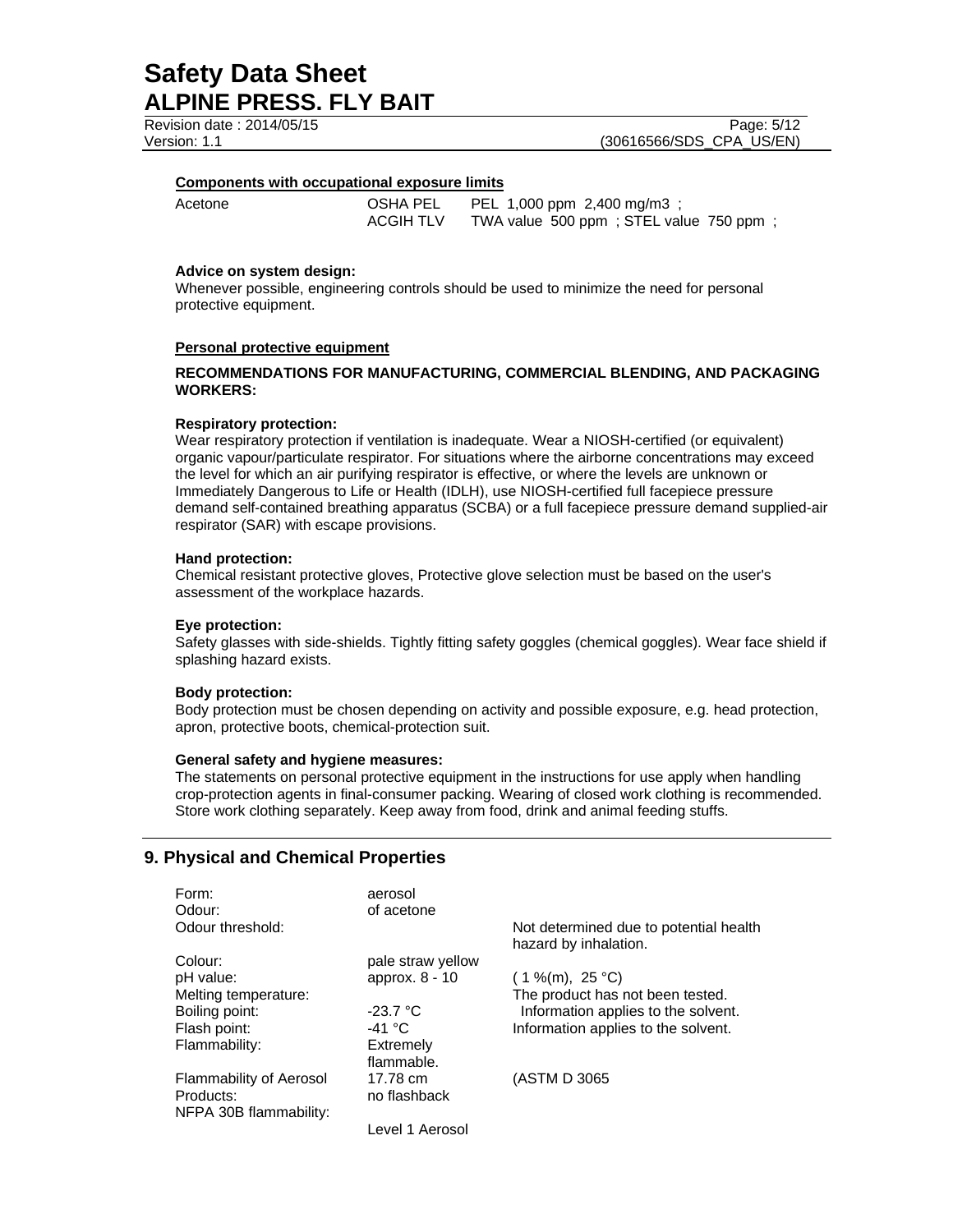|                         |                | Page: 6/12<br>(30616566/SDS CPA US/EN)                                                                                                                                     |
|-------------------------|----------------|----------------------------------------------------------------------------------------------------------------------------------------------------------------------------|
| $3.3\%$ (V)             |                | Information applies to the solvent.                                                                                                                                        |
| 26.2 %(V)               |                | Information applies to the solvent.                                                                                                                                        |
| 350 °C                  |                | Information applies to the solvent.                                                                                                                                        |
| approx. 5100            | (20 °C)        | Information applies to the                                                                                                                                                 |
| hPa.                    | solvent.       |                                                                                                                                                                            |
| approx. 1.00<br>g/cm3   | (20 °C)        |                                                                                                                                                                            |
|                         | not applicable |                                                                                                                                                                            |
|                         |                |                                                                                                                                                                            |
| approx. $2.34$<br>mPa.s | (20 °C)        |                                                                                                                                                                            |
|                         | dispersible    |                                                                                                                                                                            |
|                         | not applicable |                                                                                                                                                                            |
|                         |                |                                                                                                                                                                            |
|                         |                | No decomposition if stored and handled as<br>prescribed/indicated.<br>If necessary, information on other physical and chemical<br>parameters is indicated in this section. |

## **10. Stability and Reactivity**

## **Reactivity**

No hazardous reactions if stored and handled as prescribed/indicated.

Oxidizing properties: Based on its structural properties the product is not classified as oxidizing.

## **Chemical stability**

The product is stable if stored and handled as prescribed/indicated.

### **Possibility of hazardous reactions**

No hazardous reactions if stored and handled as prescribed/indicated.

## **Conditions to avoid**

See MSDS section 7 - Handling and storage.

#### **Incompatible materials**

strong acids, strong bases, strong oxidizing agents

## **Hazardous decomposition products**

Decomposition products: Hazardous decomposition products: No hazardous decomposition products if stored and handled as prescribed/indicated.

Thermal decomposition: No decomposition if stored and handled as prescribed/indicated.

## **11. Toxicological information**

## **Primary routes of exposure**

Routes of entry for solids and liquids are ingestion and inhalation, but may include eye or skin contact. Routes of entry for gases include inhalation and eye contact. Skin contact may be a route of entry for liquefied gases.

## **Acute Toxicity/Effects**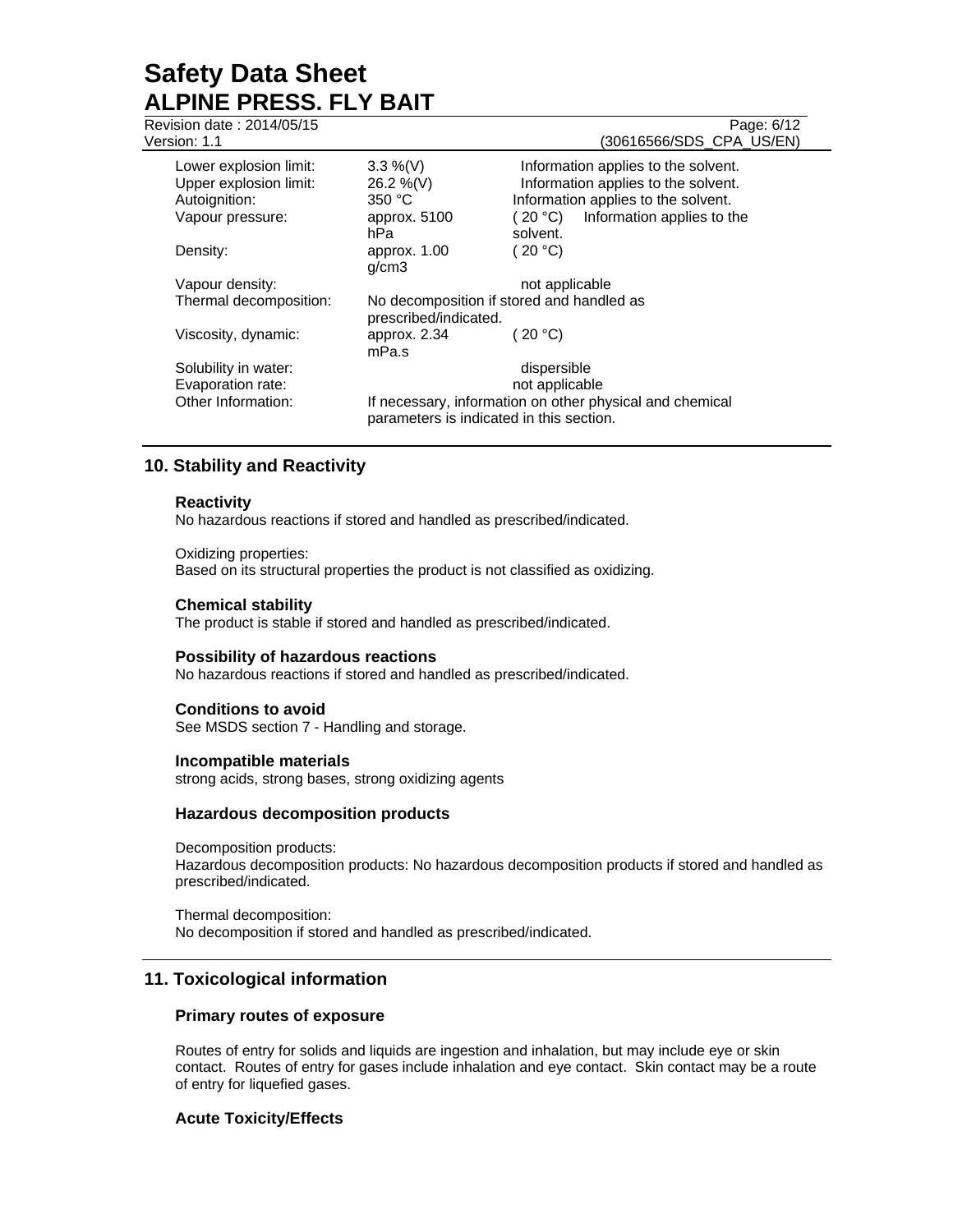Revision date : 2014/05/15 Page: 7/12

Version: 1.1 (30616566/SDS\_CPA\_US/EN)

Acute toxicity

Assessment of acute toxicity: Virtually nontoxic after a single ingestion. Virtually nontoxic after a single skin contact. Virtually nontoxic by inhalation.

Oral

Type of value: LD50 Species: rat (female) Value: > 5,000 mg/kg (OECD Guideline 425) No mortality was observed.

**Inhalation** Type of value: LC50 Species: rat (male/female) Value: > 5.09 mg/l (OECD Guideline 403) Exposure time: 4 h No mortality was observed.

**Dermal** 

Type of value: LD50 Species: rat (male/female) Value: > 5,000 mg/kg (OECD Guideline 402) No mortality was observed.

Assessment other acute effects Assessment of STOT single: Possible narcotic effects (drowsiness or dizziness).

Irritation / corrosion Assessment of irritating effects: Not irritating to the eyes. Not irritating to the skin.

**Skin** Species: rabbit Result: non-irritant Method: OECD Guideline 404

Eye Species: rabbit Result: non-irritant Method: OECD Guideline 405

**Sensitization** Assessment of sensitization: There is no evidence of a skin-sensitizing potential.

Buehler test Species: guinea pig Result: Skin sensitizing effects were not observed in animal studies. Method: OECD Guideline 406

## **Chronic Toxicity/Effects**

#### Repeated dose toxicity

Assessment of repeated dose toxicity: The product has not been tested. The statement has been derived from the properties of the individual components.

#### *Information on: Acetone*

*Assessment of repeated dose toxicity: The substance may cause damage to the testes after repeated ingestion of high doses, as shown in animal studies. The substance may cause damage to*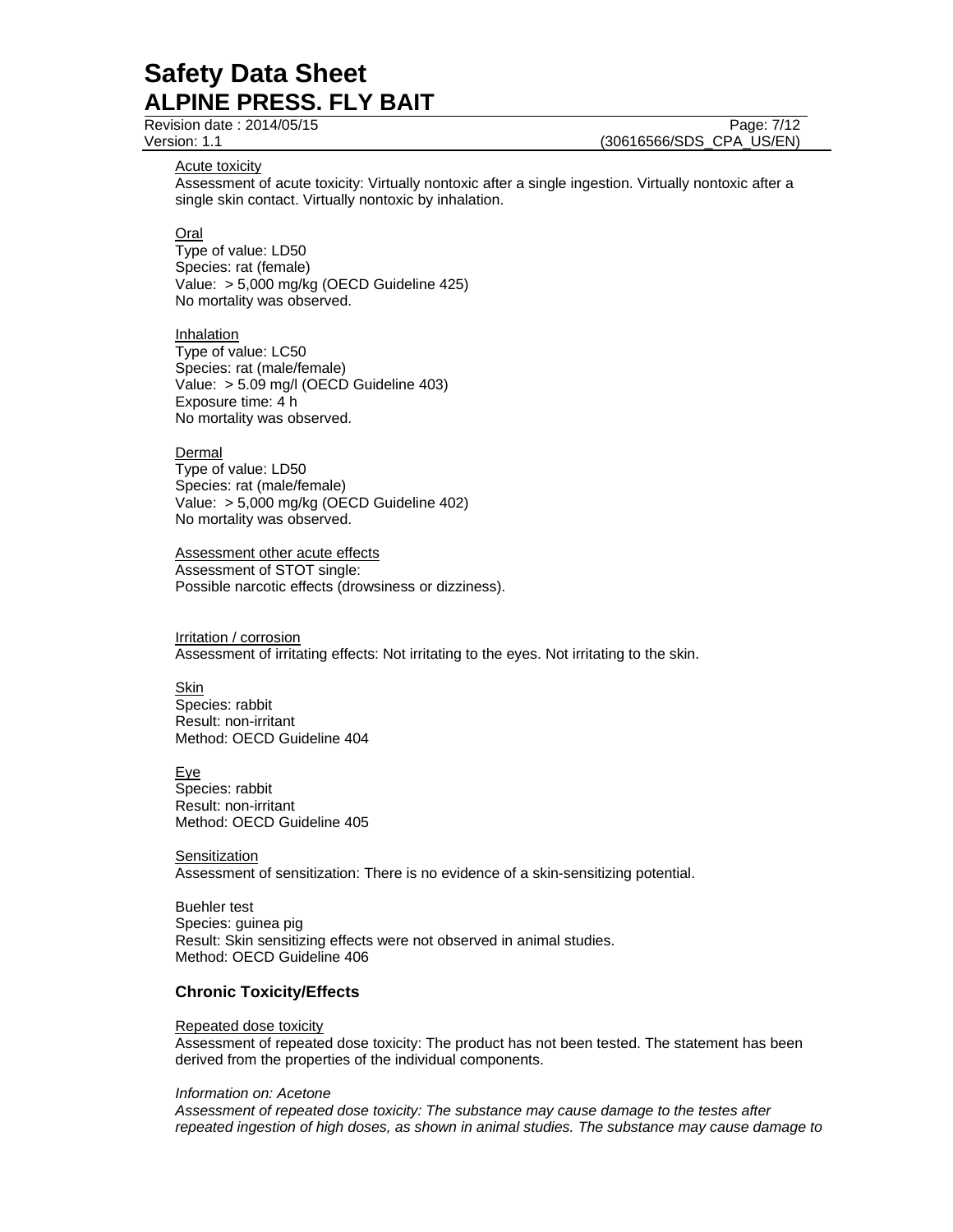Revision date : 2014/05/15 Page: 8/12

Version: 1.1 (30616566/SDS\_CPA\_US/EN)

*the hematological system after repeated ingestion of high doses. The substance may cause damage to the kidney after repeated ingestion of high doses, as shown in animal studies.*  ----------------------------------

### Genetic toxicity

Assessment of mutagenicity: The product has not been tested. The statement has been derived from the properties of the individual components. Mutagenicity tests revealed no genotoxic potential.

#### **Carcinogenicity**

Assessment of carcinogenicity: The product has not been tested. The statement has been derived from the properties of the individual components. The results of various animal studies gave no indication of a carcinogenic effect.

### Reproductive toxicity

Assessment of reproduction toxicity: The product has not been tested. The statement has been derived from the properties of the individual components.

#### *Information on: Acetone*

*Assessment of reproduction toxicity: As shown in animal studies, the product may cause damage to the testes after repeated high exposures that cause other toxic effects.* 

----------------------------------

### **Teratogenicity**

Assessment of teratogenicity: The product has not been tested. The statement has been derived from the properties of the individual components. Animal studies gave no indication of a developmental toxic effect at doses that were not toxic to the parental animals.

Other Information Misuse can be harmful to health. Has a degreasing effect on skin.

## **Symptoms of Exposure**

The most important known symptoms and effects are described in the labelling (see section 2) and/or in section 11., Further important symptoms and effects are so far not known.

## **12. Ecological Information**

## **Toxicity**

Aquatic toxicity

Assessment of aquatic toxicity: The product has not been tested. The statement has been derived from the properties of the individual components. Acutely harmful for aquatic organisms. May cause long-term adverse effects in the aquatic environment.

#### **Toxicity to fish**

*Information on: 1 Guanidine, N''-methyl-N-nitro-N'-[(tetrahydro-3-furanyl)methyl]- LC50 (96 h) > 100 mg/l, Oncorhynchus mykiss LC50 (96 h) > 100 mg/l, Cyprinus carpio*  ----------------------------------

Aquatic invertebrates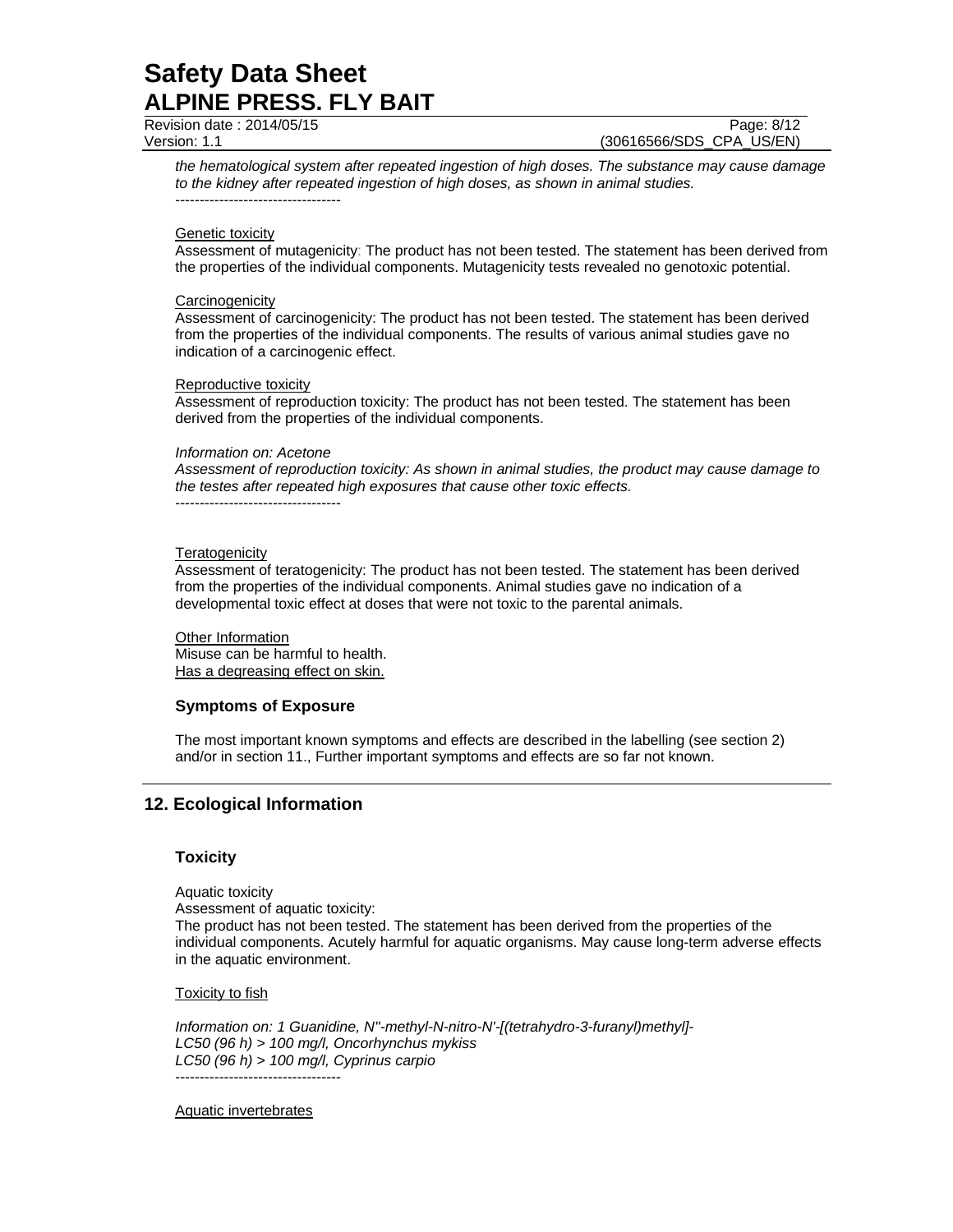Revision date : 2014/05/15 Page: 9/12

Version: 1.1 (30616566/SDS\_CPA\_US/EN)

*Information on: 1 Guanidine, N''-methyl-N-nitro-N'-[(tetrahydro-3-furanyl)methyl]- EC50 (48 h) > 1,000 mg/l, Daphnia magna LC50 (96 h) 0.79 mg/l, Arcatia tonsa*  ----------------------------------

Aquatic plants

*Information on: 1 Guanidine, N''-methyl-N-nitro-N'-[(tetrahydro-3-furanyl)methyl]- EC50 (72 h) > 100 mg/l (biomass), Pseudokirchneriella subcapitata*  ----------------------------------

## **Persistence and degradability**

Assessment biodegradation and elimination (H2O) The product has not been tested. The statement has been derived from the properties of the individual components.

Assessment biodegradation and elimination (H2O)

*Information on: 1 Guanidine, N''-methyl-N-nitro-N'-[(tetrahydro-3-furanyl)methyl]-* 

*Not readily biodegradable (by OECD criteria).* 

----------------------------------

## **Bioaccumulative potential**

Assessment bioaccumulation potential The product has not been tested. The statement has been derived from the properties of the individual components.

Assessment bioaccumulation potential

*Information on: 1 Guanidine, N''-methyl-N-nitro-N'-[(tetrahydro-3-furanyl)methyl]-* 

*Because of the n-octanol/water distribution coefficient (log Pow) accumulation in organisms is not to be expected.* 

----------------------------------

## **Mobility in soil**

Assessment transport between environmental compartments The product has not been tested. The statement has been derived from the properties of the individual components.

*Information on: 1 Guanidine, N''-methyl-N-nitro-N'-[(tetrahydro-3-furanyl)methyl]-* 

*Following exposure to soil, the product trickles away and can - dependant on degradation - be transported to deeper soil areas with larger water loads.*

----------------------------------

## **Additional information**

Other ecotoxicological advice: Do not discharge product into the environment without control.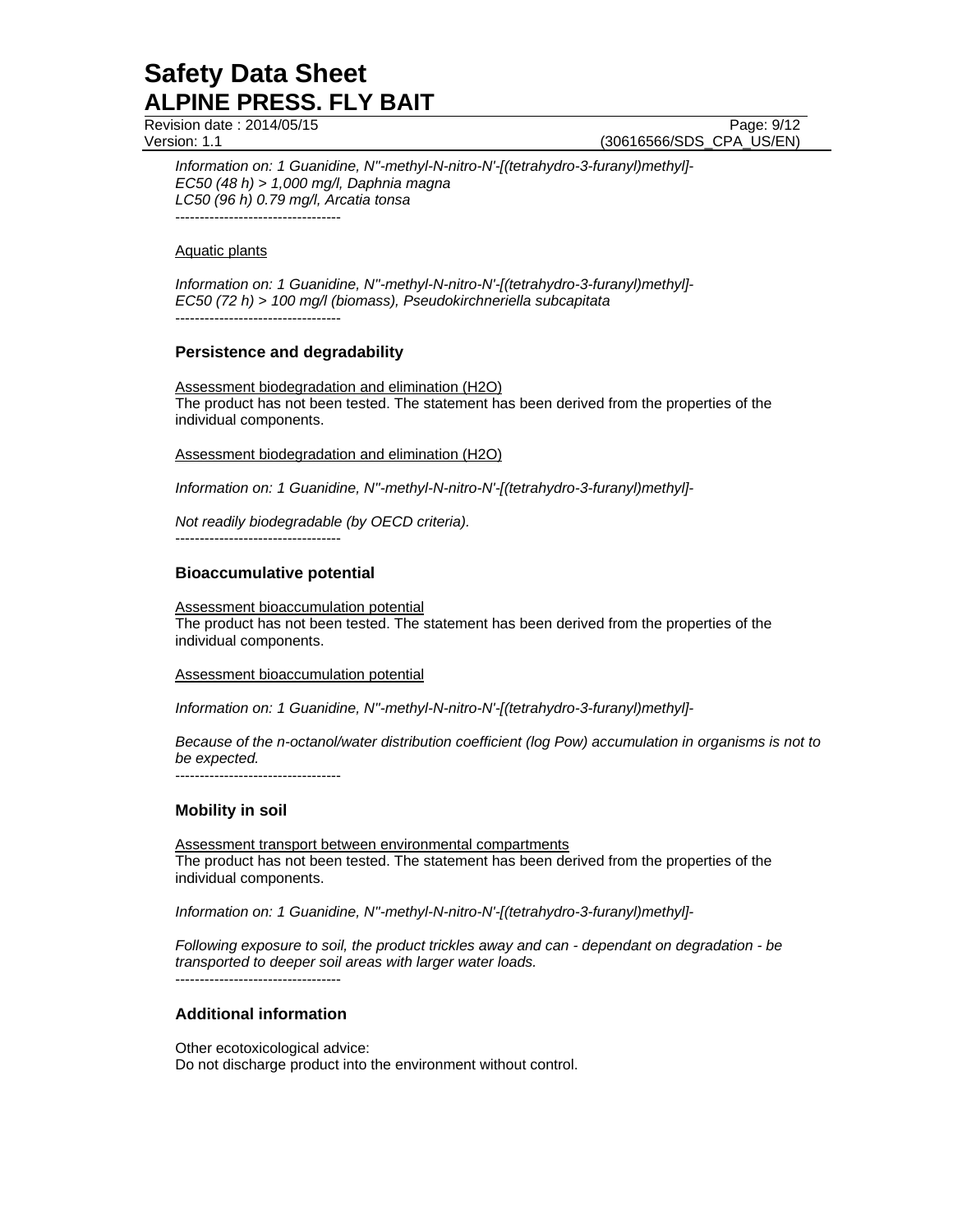## **13. Disposal considerations**

### **Waste disposal of substance:**

Pesticide wastes are regulated. Improper disposal of excess pesticide, spray mix or rinsate is a violation of federal law. If pesticide wastes cannot be disposed of according to label instructions, contact the State Pesticide or Environmental Control Agency or the Hazardous Waste representative at the nearest EPA Regional Office for guidance.

## **Container disposal:**

Do not cut, puncture, crush, or incinerate empty aerosol containers. Consult state or local disposal authorities for approved alternative procedures such as container recycling. Empty aerosol cans may meet the definition of RCRA D003. Consult local and/or regional EPA for further guidance.

## **14. Transport Information**

| <b>Land transport</b><br><b>USDOT</b>                                                      |                                                                                                           |
|--------------------------------------------------------------------------------------------|-----------------------------------------------------------------------------------------------------------|
| Hazard class:<br>ID number:<br>Hazard label:<br>Proper shipping name:                      | 2.1<br><b>UN 1950</b><br>2.1<br>AEROSOLS (contains DIMETHYLETHER,<br>ACETONE/DIMETHYLKETONE)              |
| Sea transport<br><b>IMDG</b>                                                               |                                                                                                           |
| Hazard class:<br>ID number:<br>Hazard label:<br>Marine pollutant:<br>Proper shipping name: | 2.1<br><b>UN 1950</b><br>2.1<br><b>NO</b><br>AEROSOLS (contains DIMETHYLETHER,<br>ACETONE/DIMETHYLKETONE) |
| Air transport<br>IATA/ICAO                                                                 |                                                                                                           |
| Hazard class:<br>ID number:<br>Hazard label:<br>Proper shipping name:                      | 2.1<br><b>UN 1950</b><br>2.1<br>AEROSOLS, FLAMMABLE (contains DIMETHYLETHER,<br>ACETONE/DIMETHYLKETONE)   |
| والقصاصين والقميل مرجوليا فسيحا                                                            |                                                                                                           |

#### **Further information**

This product may be classified as limited quantity in selected package sizes.

## **15. Regulatory Information**

## **Federal Regulations**

**Registration status:**  Chemical TSCA, US blocked / not listed

Crop Protection TSCA, US released / exempt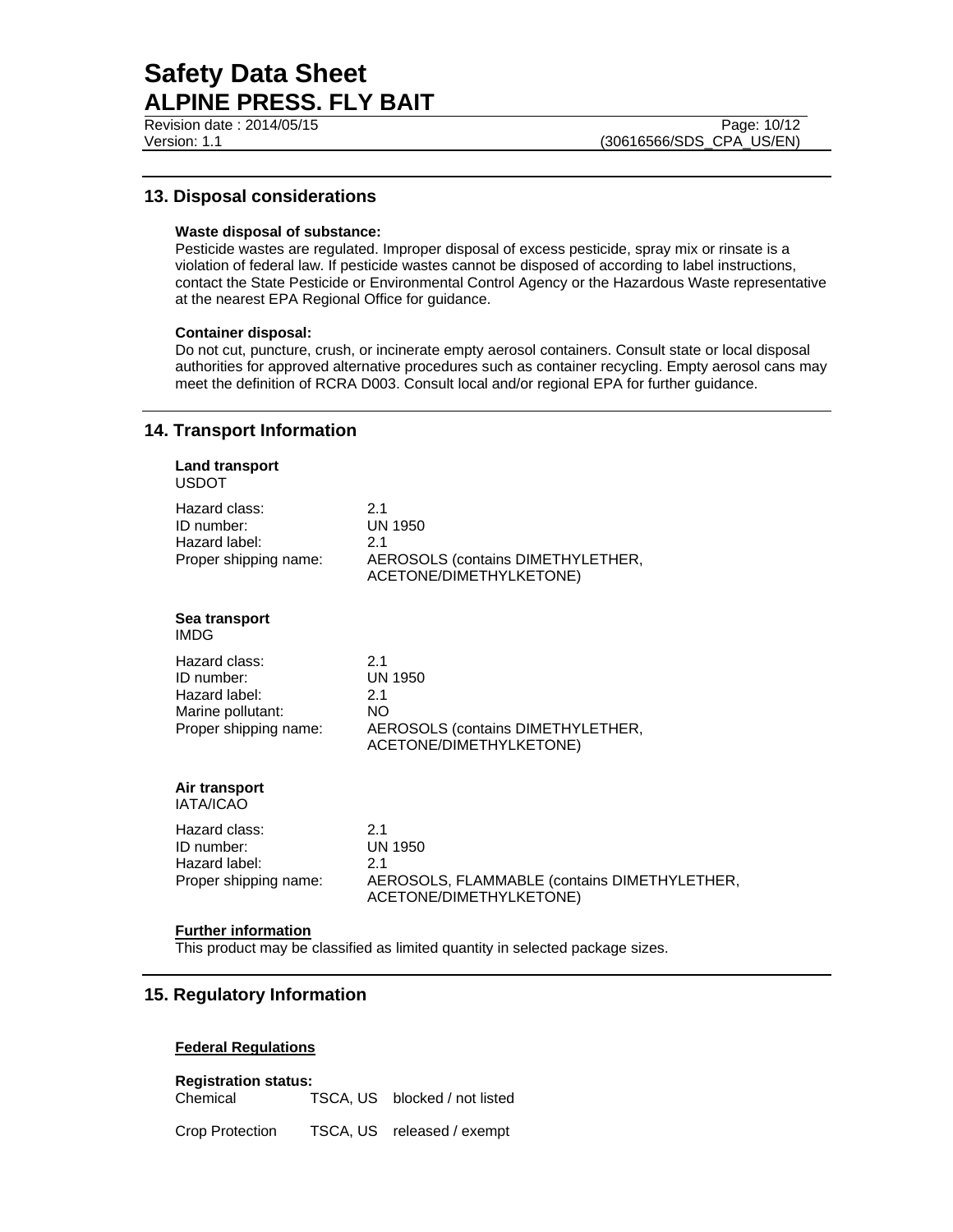Revision date : 2014/05/15 Page: 11/12

Version: 1.1 (30616566/SDS\_CPA\_US/EN)

**EPCRA 311/312 (Hazard categories):** Acute; Chronic; Fire; Sudden release of pressure

5000 LBS 67-64-1 Acetone 100 LBS 115-10-6 dimethyl ether

**CERCLA RQ CAS Number Chemical name**

#### **State regulations**

| <b>State RTK</b> | <b>CAS Number</b> | <b>Chemical name</b> |
|------------------|-------------------|----------------------|
| MA, NJ, PA       | 67-64-1           | Acetone              |
| MA, NJ, PA       | 115-10-6          | dimethyl ether       |

### **Labeling requirements under FIFRA**

This chemical is a pesticide product registered by the Environmental Protection Agency and is subject to certain labeling requirements under federal pesticide law. These requirements differ from the classification criteria and hazard information required for safety data sheets, and workplace labels of non-pesticide chemicals. Following is the hazard information as required on the pesticide label.

CAUTION: KEEP OUT OF REACH OF CHILDREN. Aerosol container contains flammable gas under pressure.

## **16. Other Information**

#### **SDS Prepared by:**

BASF NA Product Regulations SDS Prepared on: 2014/05/15

We support worldwide Responsible Care® initiatives. We value the health and safety of our employees, customers, suppliers and neighbors, and the protection of the environment. Our commitment to Responsible Care is integral to conducting our business and operating our facilities in a safe and environmentally responsible fashion, supporting our customers and suppliers in ensuring the safe and environmentally sound handling of our products, and minimizing the impact of our operations on society and the environment during production, storage, transport, use and disposal of our products.

IMPORTANT: WHILE THE DESCRIPTIONS, DESIGNS, DATA AND INFORMATION CONTAINED HEREIN ARE PRESENTED IN GOOD FAITH AND BELIEVED TO BE ACCURATE , IT IS PROVIDED FOR YOUR GUIDANCE ONLY. BECAUSE MANY FACTORS MAY AFFECT PROCESSING OR APPLICATION/USE, WE RECOMMEND THAT YOU MAKE TESTS TO DETERMINE THE SUITABILITY OF A PRODUCT FOR YOUR PARTICULAR PURPOSE PRIOR TO USE. NO WARRANTIES OF ANY KIND, EITHER EXPRESSED OR IMPLIED, INCLUDING WARRANTIES OF MERCHANTABILITY OR FITNESS FOR A PARTICULAR PURPOSE, ARE MADE REGARDING PRODUCTS DESCRIBED OR DESIGNS, DATA OR INFORMATION SET FORTH, OR THAT THE PRODUCTS, DESIGNS, DATA OR INFORMATION MAY BE USED WITHOUT INFRINGING THE INTELLECTUAL PROPERTY RIGHTS OF OTHERS. IN NO CASE SHALL THE DESCRIPTIONS, INFORMATION, DATA OR DESIGNS PROVIDED BE CONSIDERED A PART OF OUR TERMS AND CONDITIONS OF SALE. FURTHER, YOU EXPRESSLY